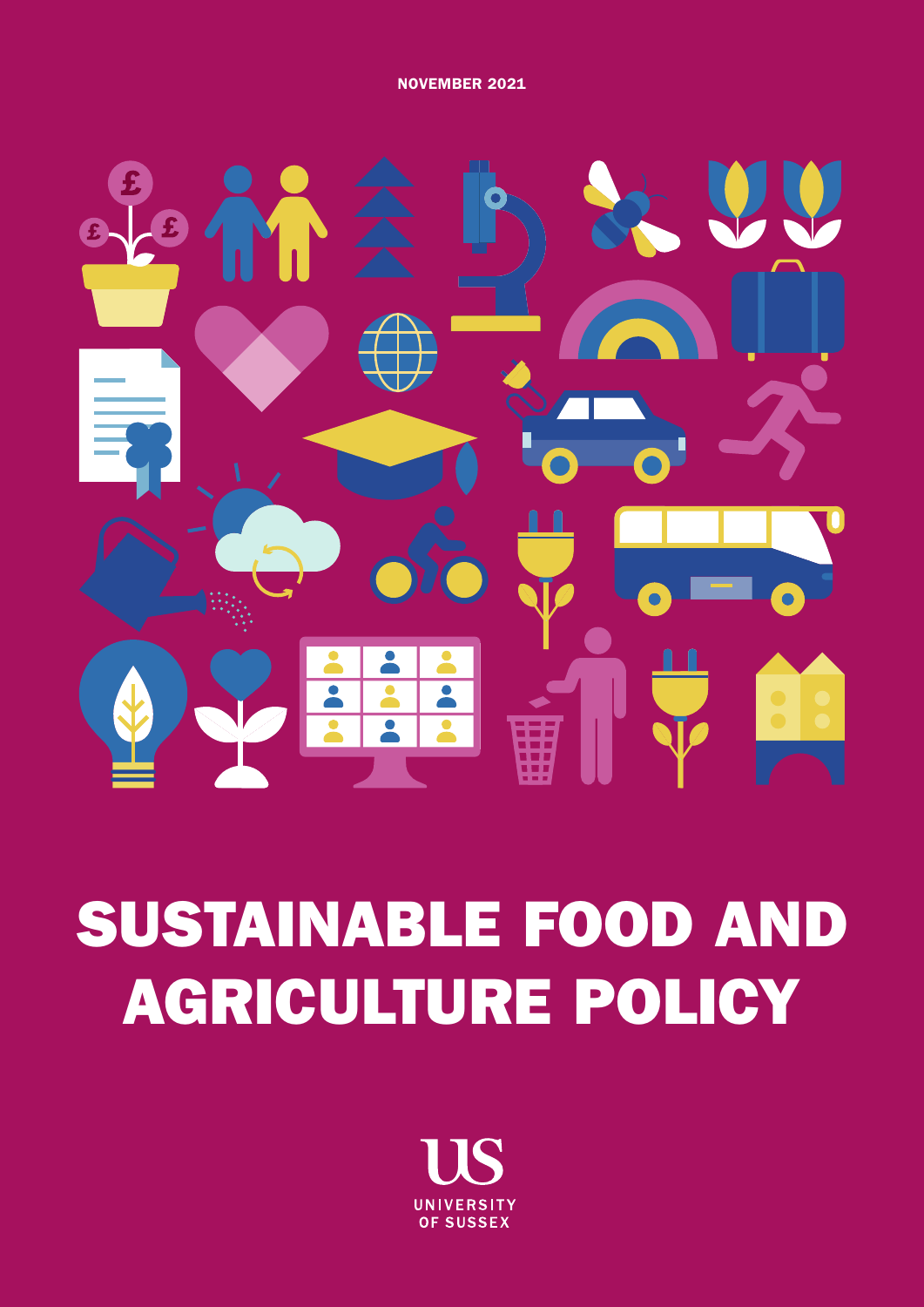# SUSTAINABLE FOOD AND AGRICULTURE POLICY

This is the official University of Sussex policy on sustainable food and farming – including fishing. It forms an update to the 2014 Sustainable Food Policy.

## PURPOSE

This policy document is designed to work alongside, and provide further guidance on, our strategic commitments around responsible food and water production and consumption, as set out in **Sustainable [Sussex](https://www.sussex.ac.uk/webteam/gateway/file.php?name=4904-sustainability-strategy-final-30june-2nd.pdf&site=271)**, the University of Sussex Sustainability Strategy and **[Action Plan](https://www.sussex.ac.uk/webteam/gateway/file.php?name=4904-sustainability-strategy-action-plan1st.pdf&site=271).** 

Ultimately, this policy is intended to help us realise our vision of being one of the most sustainable universities in the world by protecting biodiversity' and aquatic ecosystems<sup>ii</sup> and reducing the greenhouse gas emissions associated with the catered food that we source and sell on campus. It also ensures that the supply chain for our on-campus catering has strong economic and social sustainability values.

## **OBJECTIVES<sup>1</sup>**

- I. Maintain the [Sustainable Restaurant Association](https://thesra.org/) Three Star Award (the highest possible rating) for the sustainability of the food that we source.
- II. Ensure that at least 80% of our fresh produce, excluding dairy, comes from local suppliers with a focus on seasonally appropriate foods where possible.
- III. Ensure that the fish and animal produce sold at our catering outlets is sourced with high sustainability standards, including ensuring that all eggs are free range.
- IV. Continue to actively support sustainable food production and distribution on campus including the redistribution of surplus food.
- V. Seek to reduce consumer demand for meat with high associated environmental impacts.
- VI. Improve the quality of consumer information in relation to food sustainability, including piloting the introduction of a food sustainability traffic light system.
- VII. Review all catering outlets to identify their suitability for becoming net zero cafés<sup>ii</sup> and use the findings to select a number of locations to offer net zero catering.

<sup>&</sup>lt;sup>1</sup>The achievement of the objectives set out in this policy is subject to that normal supply of goods and services that may not always be possible in the event of major national emergencies related to the pandemic, Brexit or another force majeure.



1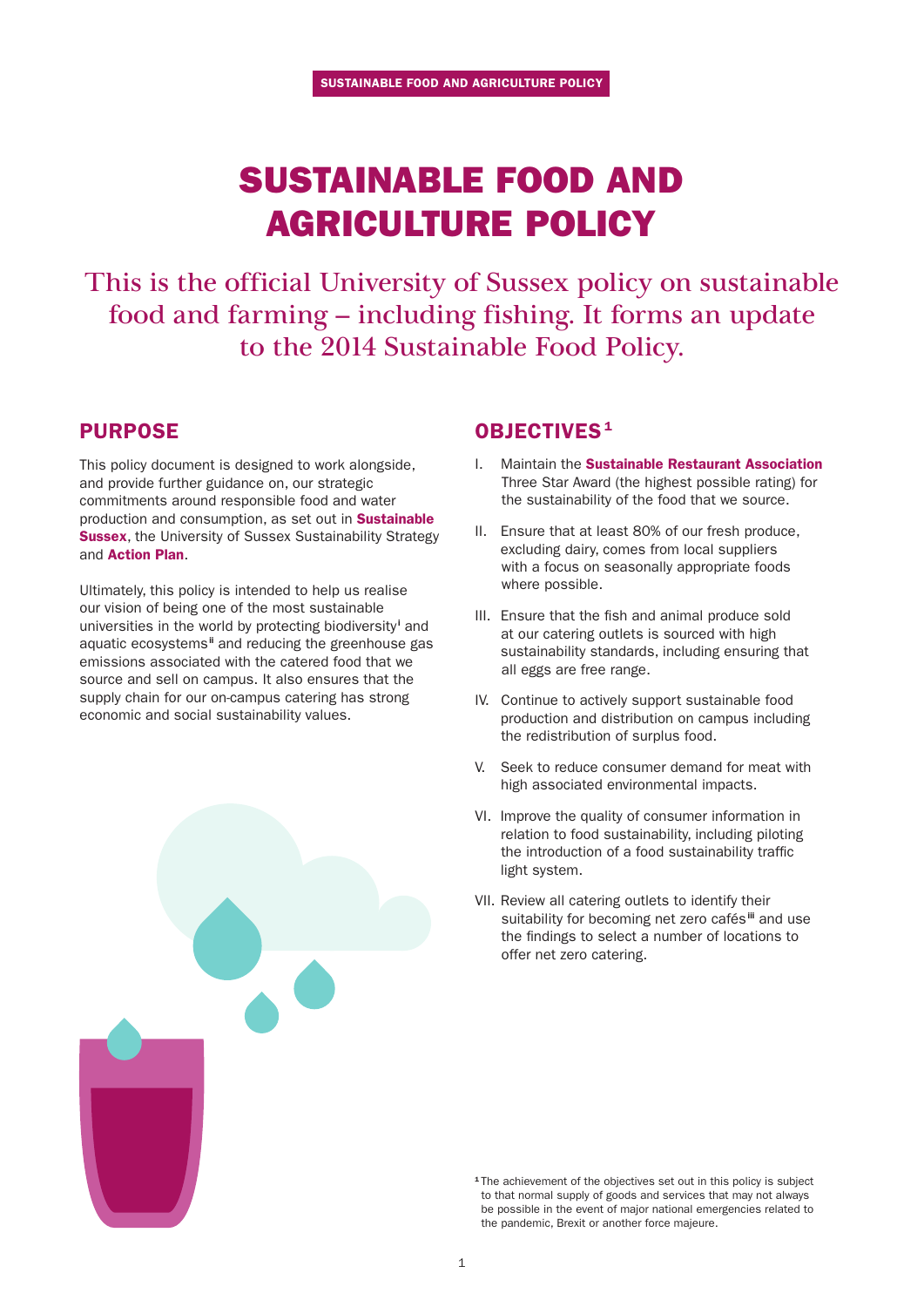# GUIDING PRINCIPLES

#### 1. BENCHMARKED:

We don't want to tell you how sustainable our food is. We want others to confirm it and to hold us to industry leading standards where we are benchmarked against others. That is why we are committed to maintaining our Sustainable Restaurant Gold Award for the sustainability of the food that we procure and sell on campus.

#### 2. LOCAL FIRST:

Our **[Sustainability Strategy](https://www.sussex.ac.uk/webteam/gateway/file.php?name=4904-sustainability-strategy-final-30june-2nd.pdf&site=271)** commits us to ensuring that at least 80% of our fresh produce, excluding dairy, comes from local suppliers with a focus on seasonally appropriate foods where possible. This reduces the food miles associated with our food and helps to boost the local economy and predominance of sustainably farmed food in our local area.

#### 3. HEALTHY:

Our meals are designed to promote good health and well-being, this includes but is not limited to minimising the use of preservatives, GMO<sup>N</sup> and salt content in the food sold.

#### 4. VEGAN AND VEGETARIAN FRIENDLY:

We provide a high proportion of meat free food in our catering outlets – this constitutes over 50% of the food on our menus on campus. We will continue to maintain this level of vegetarian and vegan catering, or more, and promote the environmental benefits of low-meat and meat-free diets to students and staff.

#### 5. FISHED RESPONSIBLY:

We support sustainable fishing and aquaculture<sup>v</sup> and the protection of aquatic ecosystems. This includes but is not restricted to the following steps when purchasing and selling seafood:

 a) avoiding seafood categorised as 'fish to avoid' on the [Good Fish Guide](https://www.mcsuk.org/goodfishguide/?page=1) (as defined by the Marine Conservation Society (MCS))

b) adhering to the **[Sustainable Seafood Coalition](https://www.sustainableseafoodcoalition.org/)** Codes of Conduct which requires annual risk assessments to be undertaken on all fisheries that our main catering provider procures from.

#### 6. HIGH ANIMAL WELFARE STANDARDS:

Where meat, dairy, and eggs are used we ensure that they are produced according to high animal welfare standards and are sustainably sourced, including only using free range eggs, Red Tractor milk and meat that has RSPCA Freedom Food (or similar) animal welfare accreditation standards.

#### 7. LOW CARBON:

We are committed to reducing the carbon impact of our food. That is why we are committed to:

a) reviewing all University run catering outlets to identify their suitability for becoming net zero cafés and using the findings to select a number of locations to offer net zero catering where feasible

b) reducing the amount of food sold with high embodied carbon emissions and associated environmental impacts via better consumer information and staff and student engagement to change patterns of demand. This includes but is not restricted to:

i. piloting a food sustainability traffic light system to educate and inform consumers of the environmental impact of their choices – akin to the salt, sugar and fat traffic light systems for supermarket products

ii. holding a citizen-style assembly to identify recommendations for changing consumer demand to support the campus consuming less meat and/ or becoming beef- and lamb-free by 2023

c) creating seasonal menus where possible to reduce the need for imported food with high food miles

d) encouraging the use of low emission fleets to transport food to and from campus.